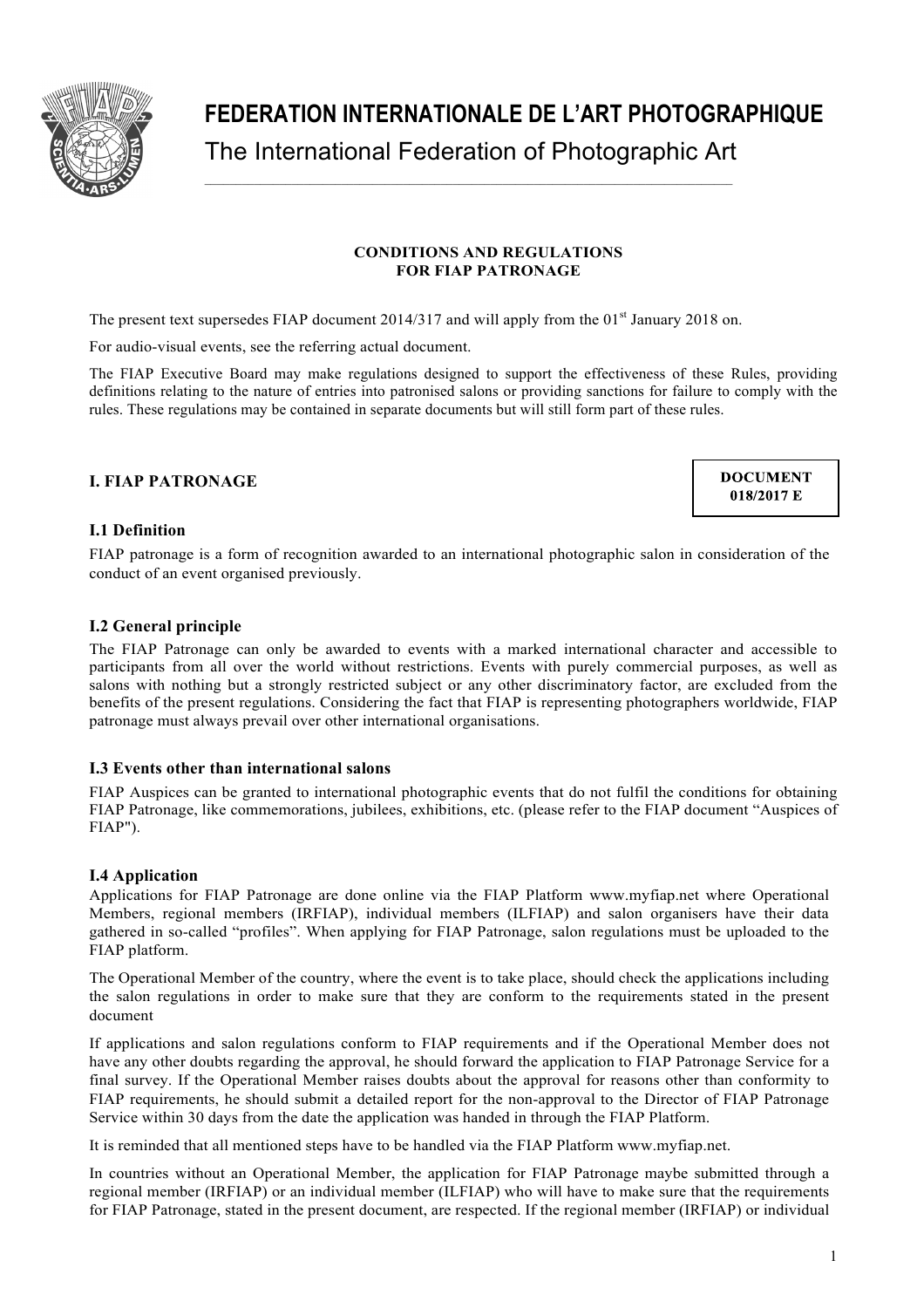member (ILFIAP) raises doubts on the approval for reasons other than conformity to FIAP requirements, he will have to submit a detailed report for the non-approval to the Director of FIAP Patronage Service within 30 days from the date the application was handed in through the FIAP Platform.

In order to allow a reasonable time for all concerned parties to perform their tasks in a convenient way, new events must be handed in via the FIAP platform at least 4 months before the closing date. Events to which FIAP Patronage has previously been granted have to respect a 3-month time lapse before the closing date.

In order to avoid confusion when applying for FIAP distinctions, it is not possible to award FIAP Patronage to only part of a salon. A salon either has FIAP Patronage for all the sections or does not have it at all.

## **I.5 Justifications**

FIAP Patronage is applied for via the FIAP platform www.myfiap.net and the organizers must upload the complete text of the salon regulations, edited at least in French or English (see II.8). Where FIAP Patronage has been granted to this event in a previous year, the catalogue, together with the FIAP Salon File (to be submitted in accordance with paragraph II.16 of the regulations) must have been submitted before any future patronage application will be considered.

An international salon, organized for the first time, can only obtain FIAP Patronage if the organizers have already organized at least one event of some importance. In that case, the organizer should also attach all useful references about previously organized events.

#### **I.6 Decision of FIAP**

If the advice received from the Operational Member, IRFIAP, or ILFIAP is favourable, FIAP Patronage is granted by the president of FIAP or, in his name, by the director of FIAP Patronage Service. Should this advice be missing without good reason, or should FIAP disagree with the refusal of the operational member, IRFIAP, or ILFIAP, FIAP can in exceptional circumstances, decide on the application without their approval. There will be no appeal against decisions taken by the responsible FIAP officers.

If a patronage is withdrawn, it can only be granted again upon the submission of a complete application giving guarantees for the perfect organization of the future event.

In cases where an overall commercial character of the photographic salons is obvious or where the multitude of photographic salons in the same geographical area is deemed by FIAP as excessive, FIAP can decline patronage requests.

# **I.7 Approval of Patronage**

FIAP patronage is granted after the payment of the invoice sent by the FIAP treasurer. This invoice will include the salon fee(s), the requested medals and any other eventual cost related to the salon.

If an event is granted FIAP patronage, the following documents will be issued and delivered:

1. Certificate with a numbering code, which refers to the year and the salon number (e.g.  $\colon$ 

2018/001). The certificate must be shown at the exhibition or projection and a copy of it may be inserted in the catalogue.

2. A numbered FIAP Publicity sheet which has to be included in the salon catalogue.

The FIAP patronage number is composed of the year and a serial number (e.g.: 2018/001). The year is defined by the closing date of the event. An event closing on 31/12/2018 will have FIAP Patronage number 2018/xxx; an event closing the day after on 01/01/2019 will have FIAP Patronage number 2019/xxx).

Organizers of events having obtained FIAP Patronage must award FIAP medals (at least one gold medal for every section of the event), FIAP honourable mentions and a special light blue pin (for best author of the salon). They have the obligation to use the FIAP emblem on their invitations, folders, posters, catalogues and all other means of promotion for the salon. The regulations must mention that the salon is run under FIAP Patronage as well as the given patronage number.

Organizers of international salons, that have not received FIAP Patronage, do not have the right to reproduce the FIAP logo. If these organizers happen to be ILFIAP clubs, a mention has to be included in the salon regulations that their event is not run under FIAP patronage and that acceptances cannot be used for FIAP distinctions.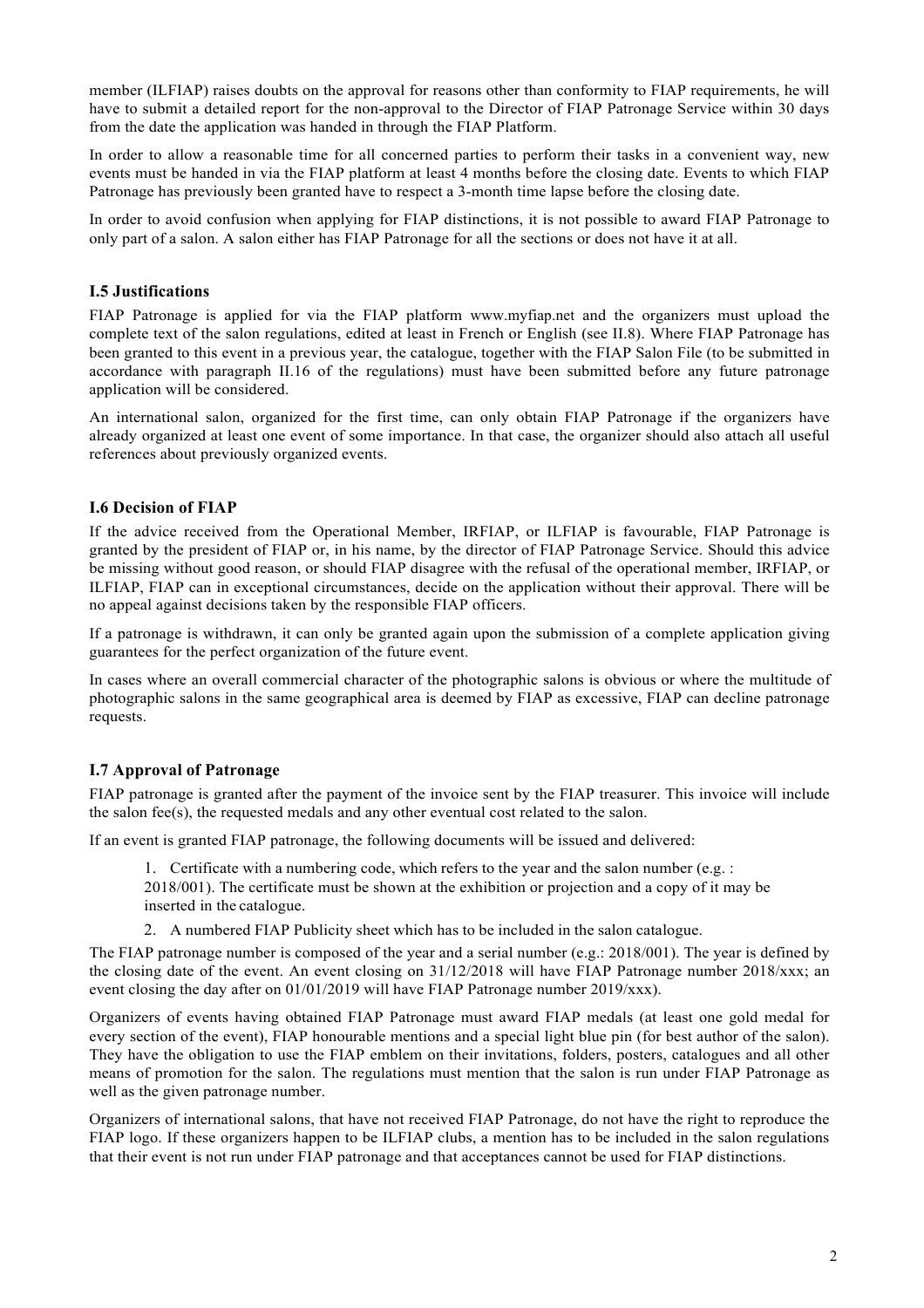# **I.8 Obligations of the organizers**

In addition to the above, the below conditions are also part of these regulations.

- To be eligible for FIAP Patronage, the organisers must comply with the conditions and rules stipulated in this document and also with any amendments or other directions that might be issued from time to time by FIAP. In addition, a salon organiser must undertake to answer all correspondence they might receive about their event.

- In order to have legal authority on those who do not respect the rules of FIAP, the organiser must make sure that all participants of an online event under FIAP Patronage tick a box next to which the following text is stated:

"I hereby expressly agree to FIAP document 018/2017 « Conditions and regulations for FIAP Patronage » and FIAP document 017/2017 « Sanctions for breaching FIAP regulations and the red list ». I am particularly aware of chapter II « Regulations for International photographic events under FIAP patronage » of FIAP document 018/2017, dealing under Section II.2 and II.3 with the FIAP participation rules, the sanctions for breaching FIAP regulations and the red list."

FIAP documents 018/2017 and 017/2017 must be linked to this paragraph so that participants can consult it.

Participants who do not tick the box must be excluded from the contest. If needed, FIAP can request a report showing that specific participants under investigation have ticked that box.

In events that are not organised online, the above text has to be signed by the participant and handed in together with the participating photographs.

- The organiser is not allowed to print pictures for the participants in order to present them to the jury. Under no circumstances the organiser can be involved in any way in the printing process of the pictures submitted to a salon.

- Organizers must check the details of the participants for the possible presence of authors whose participation in FIAP salons is prohibited by checking the list sent by the FIAP Patronage Service.

- Organizers must cooperate with FIAP services on all matters, especially regarding the investigation of possible infringements by participants to FIAP regulations or definitions.

- Concerning the copyright of the images submitted, the organizer must take care that images entered into their event will only be used in the context of the salon for which the patronage was requested. Under no circumstances can these pictures be used for other purposes except for ethics investigation cases.

- Organisers must provide jury members with the appropriate information about FIAP regulations. A summary of these regulations can be downloaded via their profile from the FIAP platform.

- FIAP appeals to the common sense of organisers to use e-mail announcements intended to promote their event in a moderate way. FIAP recommends a total of 6 e-mail messages per salon or circuit. These e-mail messages shall include a pre notice, an announcement with the salon regulations, a first, second and third reminder and, finally, the sending of results/report cards after the judging. Already registered participants must be excluded from receiving on-going reminders. An "unsubscribe" function must be included in every message and endless repetitive messages must be strictly avoided.

# **I.9 Responsibility of FIAP**

The fact that FIAP is granting its Patronage to a photographic event does not imply that it is liable or responsible for any faults or wrongdoings committed by the organizers towards participants and/or third parties.

# **II. REGULATIONS FOR INTERNATIONAL PHOTOGRAPHIC EVENTS UNDER FIAP PATRONAGE**

# **II.1 Definition**

- Only photographic events open to photographers from all countries, amateurs and professionals alike, and respecting the regulations of FIAP can qualify as "International Salon under FIAP Patronage". Photographic circuits covering several salons and/or organizers can be considered for patronage, on condition that the number of included events is limited to five (see chapter III).

- A specific photographic event can only be organised once in a year.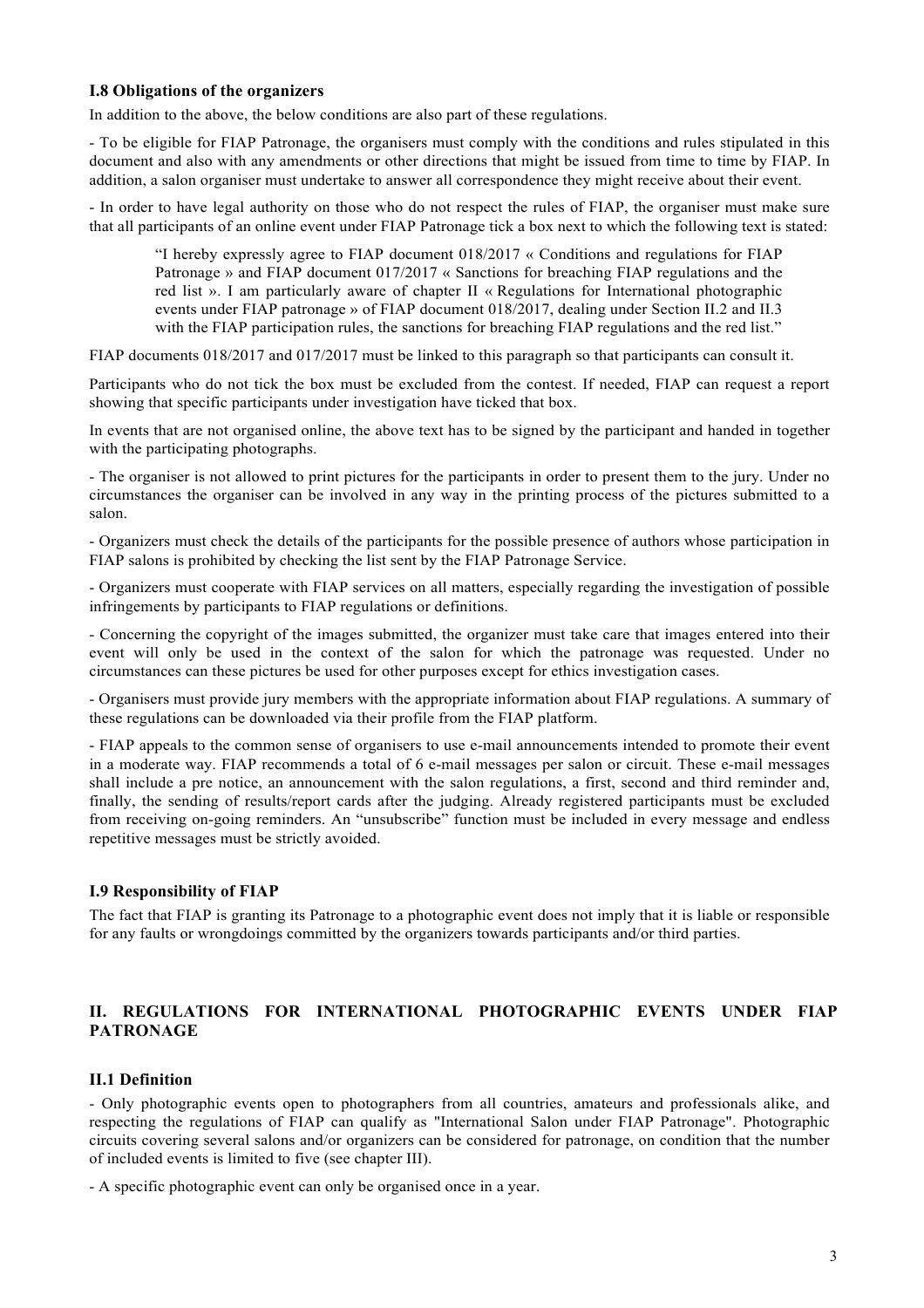- Salons for young photographers open to participants of the whole world, can obtain FIAP Patronage provided that the two, or one of the two FIAP age categories are followed:

category I: up to 16 years accomplished and

category II: from 16 to 21 years accomplished.

The images of each category have to be judged individually.

# **II.2 Participation**

Each entrant to FIAP salons must observe the rules of FIAP and conform to the regulations of the present document and document 017/2017.

Any author, whose image shows any suspicions about the compliance with FIAP regulations or definitions, can be requested by the organiser or by FIAP, to submit the original capture file (file containing the data recorded by the sensor; ie: the RAW or the original unretouched JPEG files) plus the file of the images immediately before and immediately following the questionable image. If he/she fails to provide what is required, he/she can be sanctioned.

The names of sanctioned entrants will be put on a list, which will be sent to the organisers of FIAP salons. Their participation in any event of FIAP will be restricted or banned depending on the case. In addition they cannot be appointed as judges of FIAP salons, in a salon under FIAP patronage, organise a salon with FIAP patronage, nor apply for FIAP distinctions and they lose the right to use any FIAP distinctions they have formerly received.

IMPORTANT: Concerning digital entries, authors must preserve intact with no alteration, the original metadata of images. In case of dispute relating to compliance with FIAP regulations, the fact of FIAP not being able to access this important data could result in the author being sanctioned.

Any person who is found guilty of using photographic material that was not captured in camera by that person will be excluded for life from FIAP activities.

Salon chairmen, persons closely involved in the organisation of the salon and persons in charge of the handling of the salon software are not allowed to participate in the salon.

# **II.3 Sanctions**

Each entrant to FIAP salons acknowledges that he will incur sanctions in case of breaching FIAP regulations. (see FIAP document 017/2017).

# **II.4 Character of the works**

All styles and photographic processes must be admitted. It is highly recommended that not too much importance is attached to the size of the prints but to consider the different techniques and subjects in an identical way. In order to enable them to influence the style of the submitted works in a decisive way, FIAP invites organizers of international salons under FIAP Patronage to specify their requirements as far as technique and subject are concerned. By giving precise definitions concerning subject and technique, disappointing results can be avoided and the desired outcome is more likely to be achieved. It will also be easier for the judges to give a fair and consistent judging.

It is strictly forbidden to the author to put text, a signature or any other distinctive mark on the front or facing side of any print.

# **II.5 Subject matter, categories and sections**

Basically the subject to be treated by the author is free.

- A) International salons can have the following **categories**:
	- 1. Black and White/Monochrome Prints (M)
	- 2. Colour Prints (C)
	- 3. Projected Images (PI M and/or C)
	- 4. Audiovisual (AV) (see FIAP document 2013/314 AV)
- B) So far as article II.6 permits they can have the following **sections:**
	- Open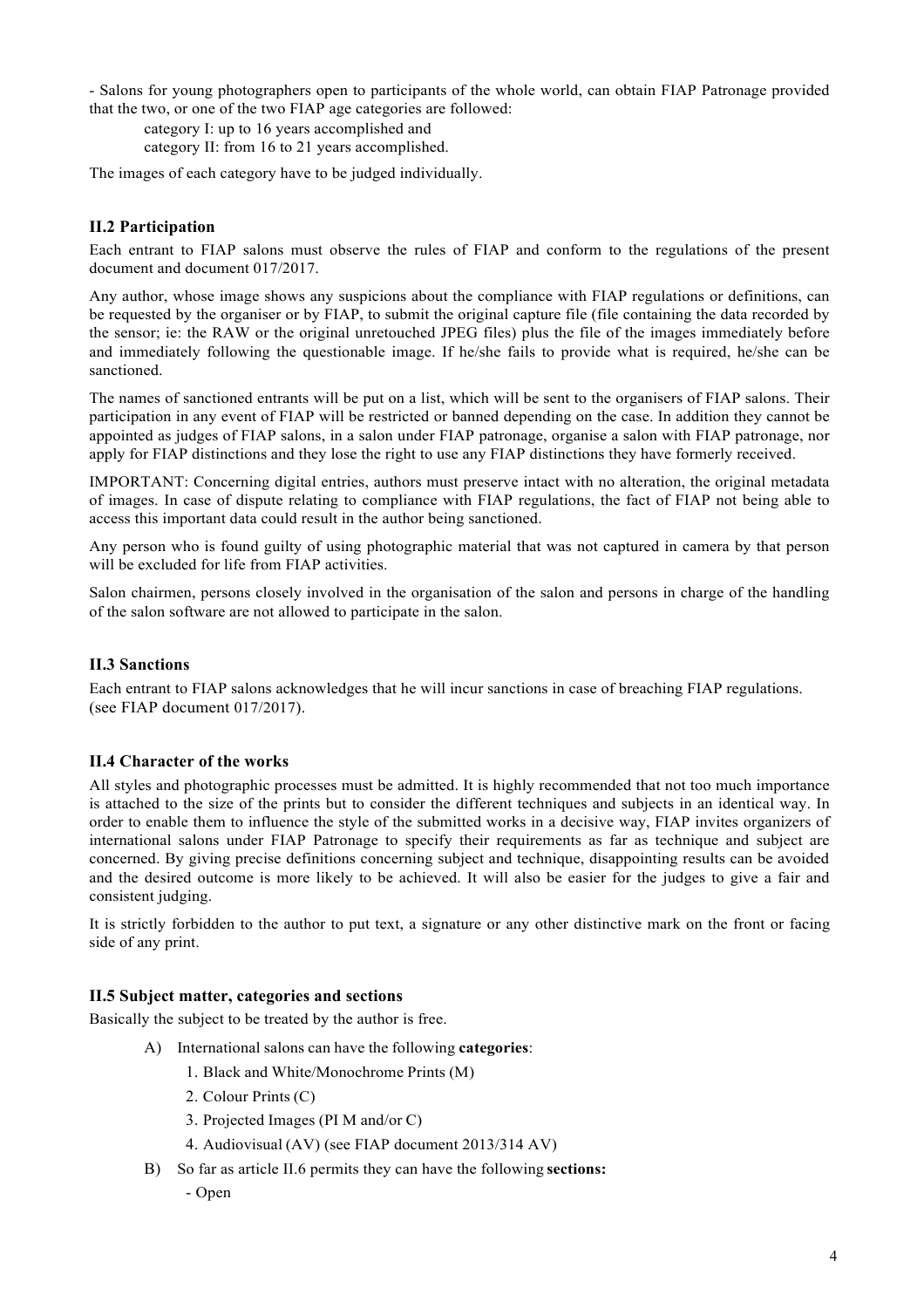- Creative
- Nature
- Wildlife
- Photojournalism
- Travel
- Series
- Portfolios (Collections)
- Themes.

Thematic salons, such as salons with socio-documentary subjects are explicitly recommended, provided that the subject is broad enough and can be used by everyone (for example: "the theatre", "man at work", "childhood", etc.). The organizer will respect the definitions published by FIAP (see related document in appendix).

The option is given to organisers to hold the Open, Photojournalism, Travel, Series, Portfolios and Themes section under the special conditions of "Traditional Photo" defined under VI. In this case the letters TRAD have to be added to the sections' name (e.g. Open (TRAD)).

An author may not enter identical or similar photographs into different categories and sections of the same salon.

A monochrome image and a colour image from the same capture are considered the same image and must have the same title.

# **II.6 Number of sections**

Every single international salon may have a maximum of six sections. For "Circuits" the rules are the following:

- a) for Circuits with 5 different salons the number of sections may not exceed 3,
- b) for Circuits with 4 different salons the number of sections may not exceed 4,
- c) for Circuits with 3 different salons the number of sections may not exceed 5.

Sections recurring in different categories are to be considered as separate sections within the above totals. This means that an author may participate in a single international salon with at most 24 works (4 works per section) and in an international circuit with a) 12, b) 16 or c) 20 works.

A specific circuit can only be organised once in a year.

# **II.7 FIAP medals, honourable mentions (HM) and special light blue pin (SLBP)**

There are three types of medals for salons under FIAP Patronage: gold, silver and bronze.

The organizer of an event with FIAP Patronage, to which a FIAP Patronage number has been attributed, must buy at least one gold medal for each section of the salon with a minimum of 3 FIAP medals per salon. The same applies for salons which are part of a circuit and to which individual FIAP Patronage numbers have been attributed. Two FIAP honourable mentions (HM) per medal, per salon, will be offered, free of charge, and sent together with the medals.

The special light blue pin (SLBP), which is supplied free of charge, has to be awarded to the best author for each salon, which was given a patronage number. The participant who has achieved the highest number of acceptances across all the sections of the salon added together, will be proclaimed "best author". In the event of a tie, the organiser will decide irrevocably taking into consideration eventual attributed awards.

Youth salons get 2 SLBPs; one for each category (see II.1)).

The number of requested medals has to be specified when applying for FIAP Patronage. At the end of the of the approval process a link to the invoice will be sent to the organiser. The invoice includes the salon fee(s), the price of the requested medals and eventual other costs related to the salon, to the organizer. The payment of the invoice has to be processed via the FIAP platform. FIAP patronage is granted after the payment of this invoice and it is only now that the patronage number such as the medals, HMs and SLBP will be sent to the organizer. In order to meet the deadline mentioned in article I.4), namely the three respectively four months before the closing date to allow the event announcement in the lists of FIAP and national federal journals, it is recommended to the organisers to proceed without delay to the payment of the invoice, otherwise the patronage request may be cancelled by the FIAP Patronage Service.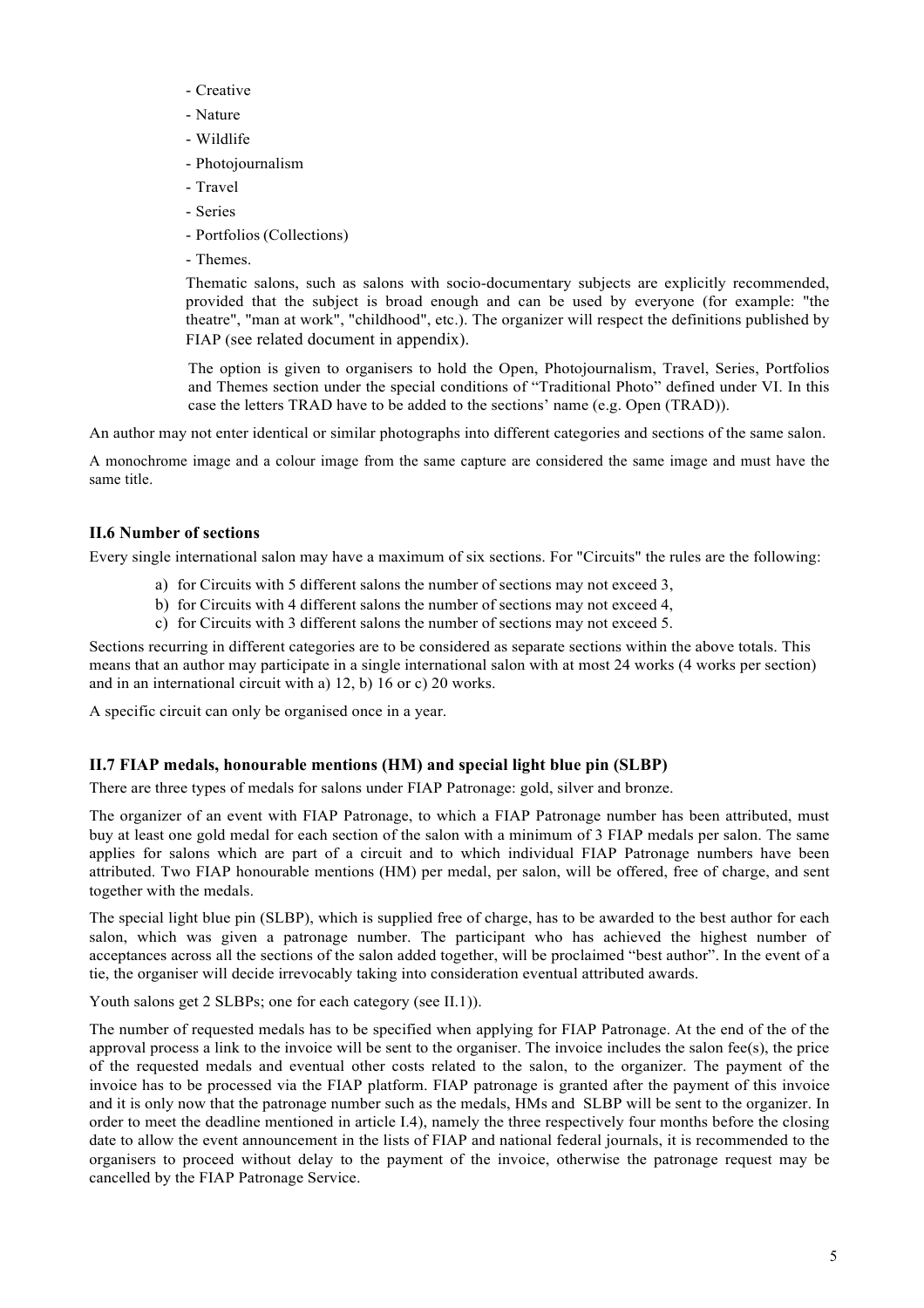All FIAP medals, HMs and the SLBP for the best author, must be mentioned in the salon regulations and they must also be recorded in the catalogue.

FIAP medals must be awarded as one of the principal awards given by the judges. Except for the sections of Series, Portfolios and Collection, FIAP medals and HMs have to be granted to individual photographs.

The FIAP medals must be awarded on the occasion of the event for which they have been obtained. They may only be awarded to works and/or authors participating in that competition. Not all the medals and HMs must be awarded; the quality of the entries should be the main consideration.

The engraving of the medals is compulsory and shall be at the organisers' expense.

#### **II.8 Salon regulations and entry-form**

Organisers can announce their salon by sending out the entry-forms and regulations. By logging on to their profile on the FIAP platform they will have at their disposal a list of FIAP addresses (FIAP Board, liaison officers of the operational members, intermediates of regional, local and individual members, approved magazines, etc.). The event must be announced to all these addresses. The regulations must be edited at least in English or French. Other languages are at the choice of the organizer. All texts in different languages must be coherent and identical in their meaning.

The salon regulations must include the following information:

- A) Name of the event and name, address, telephone number and e-mail address of the person responsible for the salon, or circuit (using English alphabet).
- B) The FIAP emblem and the FIAP Patronage number(s) of the salon or circuit.
- C) Names of the judges and details of their qualifications, including the FIAP distinctions (if any) of each (\*)
- D) A calendar, mentioning:
	- a) closing date for the entries;
	- b) date(s) of the judging session(s);
	- c) mailing date of the report cards(notifications);
	- d) date(s) of exhibition(s) and/or public showing(s) of projectedimages;
	- e) date on which all entries will be returned;
	- f) date on which catalogues and awards will be mailed.

In this context, FIAP strongly recommends to the organisers to define reasonable timelines in their calendar and to comply strictly with them.

- E) The mention that all parts of the image have to be photographed by the author who is holding the copyright of all works submitted.
- F) The mention that by the sole act of submitting his/her images or files to a salon under FIAP Patronage, the entrant accepts without exception and with no objection the following terms:
	- that the submitted images can be investigated by FIAP to establish if these obey to FIAP regulations and definitions even if the entrant is not a member of FIAP,
	- that FIAP will use any means at its disposal for thisundertaking,
	- that any refusal to cooperate with FIAP or any refusal to submit the original files as captured by the camera, or failure to provide sufficient evidence, will be sanctioned by FIAP,
	- that in case of sanctions following the non compliance with FIAP regulations, the name of the entrant will be released in any form useful to inform the breaches of the rules.

As mentioned in II.2) it is recommended to leave the EXIF data in the submitted files intact in order to ease eventual investigations.

- G) Entry-fee: The amount of the entry-fee and the way it has to be paid must be clearly mentioned in the salon regulations. If the organiser proposes the sending of a catalogue to all participants, the salon fee must include this service. The organiser is free to ask for special return postage.
- H) FIAP recommends that organizers show solidarity with participants living in countries with limited currency facilities.
- I) Mention of the fact that every participant will get a free copy of the catalogue or can download it from a link.
- J) In the case of a salon with Projected Image Sections, details of the method of projection and the equipment to be used, together with the pixel dimensions must be mentioned.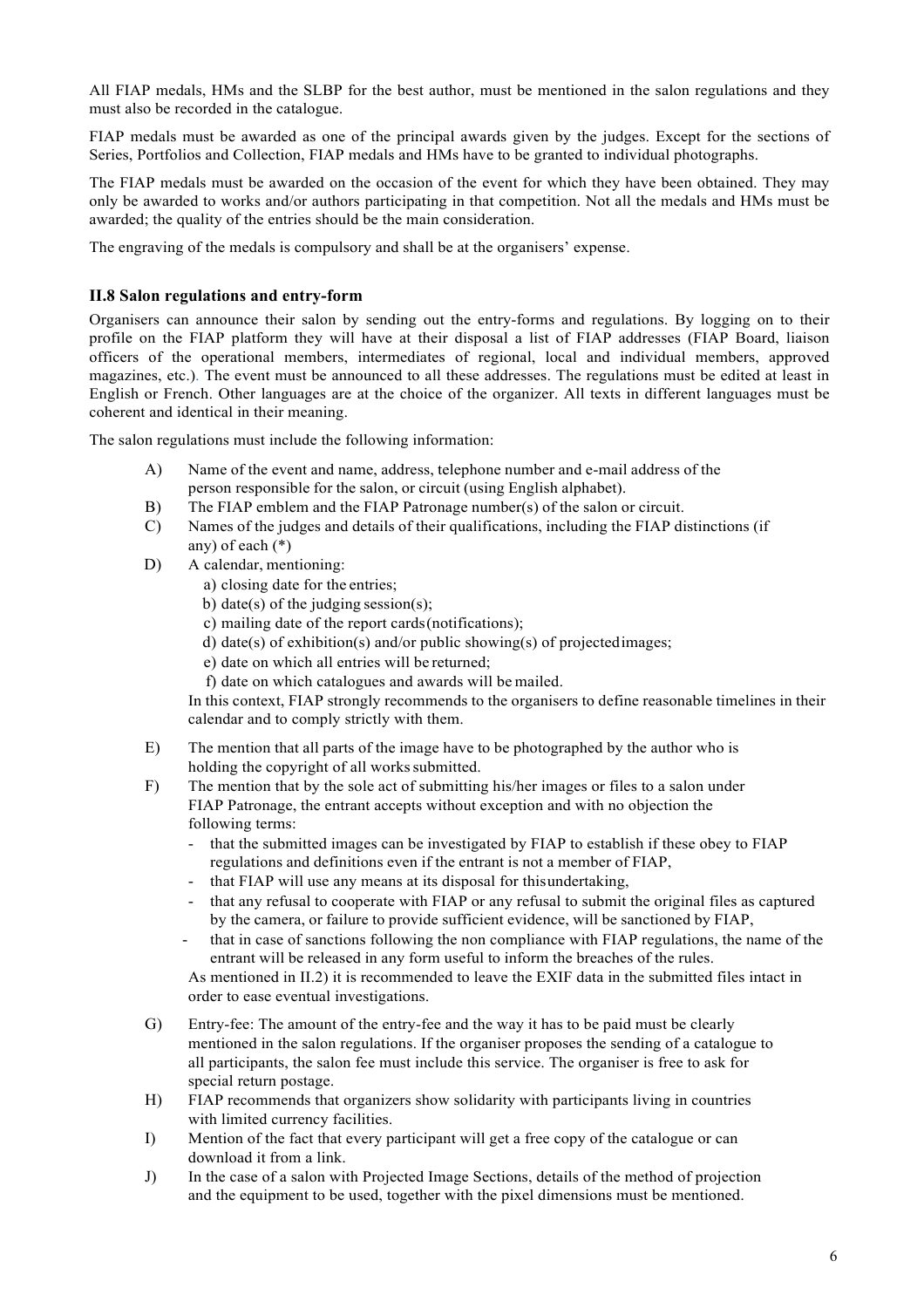The salon rules must state both maximum width and maximum height in pixels and these dimensions must not be larger than those of the equipment used.

- K) For each category the maximum number of images to be entered by each author is specified as follows:
	- a) for prints
	- not more than 4 prints per section (except for salons with series and portfolios/collections sections, where the number will be defined by the organizer);
	- maximum recommended format A3+ : 329 mm x 483 mm (13" x l9") (including mounting);
	- minimum format to be defined by the organizer;
	- prints unmounted or mounted on a thin backing, as appointed by the organizer.
	- b) for projected images:
	- not more than 4 works per section (except for salons with series and portfolios/collections sections, where the number will be defined by the organizer);
	- file size and format according to the organizer's indications.
- L) Include the requirement that each work must be appropriately identified:
	- a) for Prints The name, address, country and e-mail of the author, the title of the print in one of the official FIAP languages (using the English alphabet) and the serial number as on the entry form.
	- b) for projected images The author's references (name address, title for example) in the format required by the organisers.
- M) Any other pertinent information (forwarding to other salons, address for correspondence, etc.).
- N) Include the mention that in the general interest of the event, the reproduction of the entered works is allowed in the printed or digital catalogue, except when expressly prohibited by the author. In this matter the rules about copyright have to be strictly followed. Under no circumstances is the organiser allowed to use the entered works for other purposes.

It is not allowed to put any indication of eventual acceptance rates in the salon regulations. Those can only be defined after the judging.

(\*) In exceptional cases, organisers might ask for the permission not to publish the names of judges in the salon regulations. In any such case the names of those jury members must still be communicated to FIAP Patronage Service at the time of applying for FIAP Patronage.

# **II.9 Composition of the jury**

- Persons can only be appointed as jury members of an event under FIAP Patronage, if they agree to supply their contact details to FIAP (provided by the organiser in the FIAP Salon File after the judgement). They also must consent to be contacted by FIAP and to provide information about the FIAP salons they judged.

- For an international salon, a jury of at least 3 members or maximum 5 members per section must be formed. FIAP recommends to organizers to call on 1 judge from a foreign country for a jury of 3 persons, and on 2 judges for a jury of 5 persons. At least one of the judges must be holder of an artistic FIAP distinction (AFIAP, EFIAP, EFIAP levels, MFIAP) for a group of 3 judges and at least two for a group of 5 judges.

- The members of the jury must be familiar with the present regulations. The organiser of the event will provide at least a summary of these regulations to them.

- Jury members have to cooperate with FIAP services, especially with the FIAP Ethics Service, on any matter especially regarding the investigation of possible infringements of participants to FIAP regulations or definitions. The same applies to possible infringements by organisers of FIAP regulations.

- The majority of the jury members cannot be members of the organizing club. The members of the jury must have proven to possess a good knowledge of international photography. Except as described in II.8) above, the names and the titles of the members of the jury must be mentioned precisely in the regulations and in the catalogue.

- Group of juries assigned to a defined section or category have to view and judge together all the images of this section or category.

The members of the jury have to attend the entire jury session.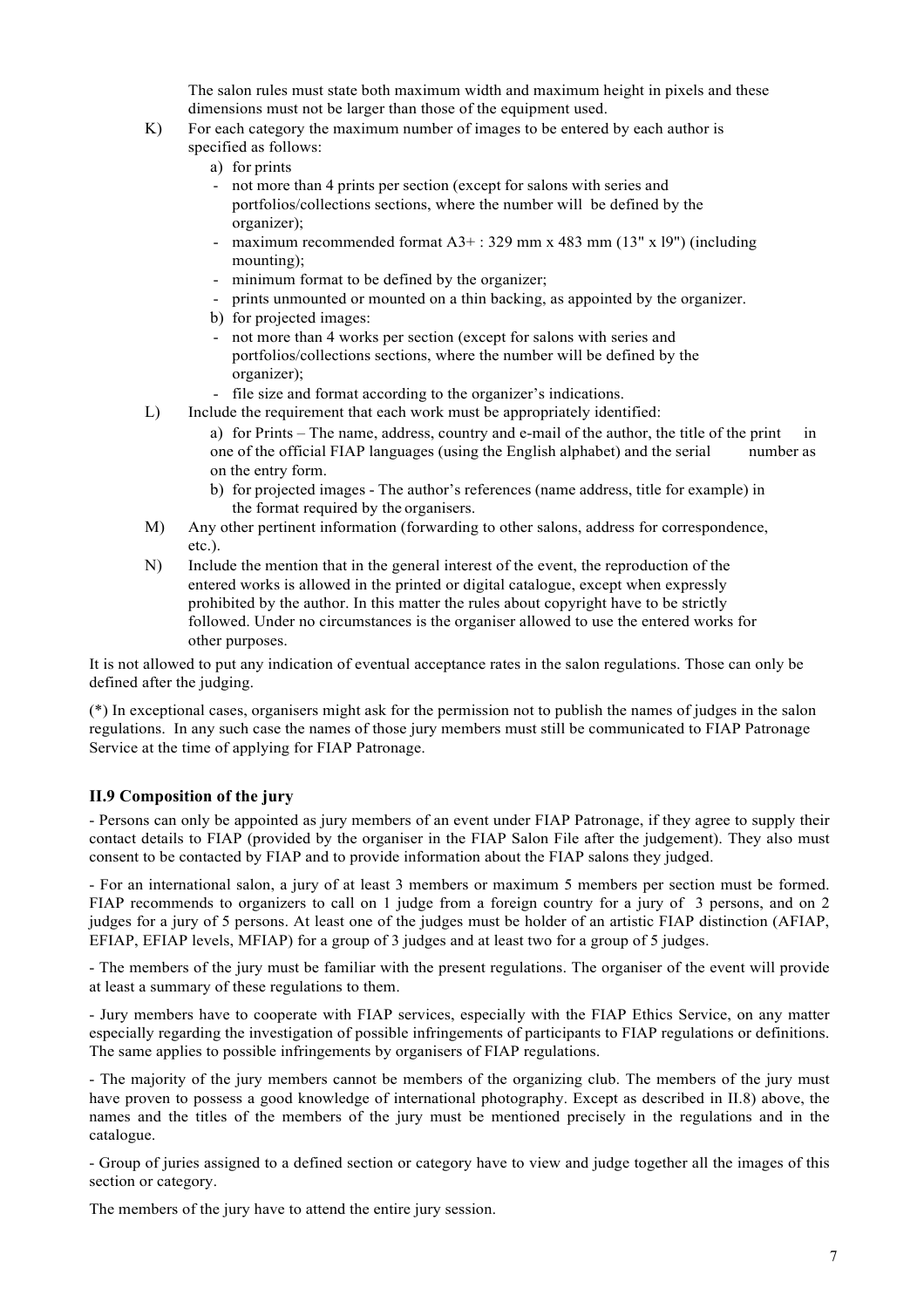One person cannot act more than three times a year as member of a jury in the same country. The travel and accommodation expenses of the members of the jury are to be covered by the organizers.

- The members of the jury are not allowed to participate in any section of the event. This applies in the same way to a circuit, which means that they are not allowed to participate in any component salon of a circuit, whether officiating in that particular salon or not. No breach of this rule will be tolerated. The jury members may however be invited by the organizer to exhibit their photographic works on an ineligible base.

- Salon chairmen, persons closely involved in the organisation of the salon, persons in charge of the handling of the salon software and persons whose participation to FIAP activities has been sanctioned or banned, are not allowed to be part of the judging team.

- It is forbidden to mix in the same section (see II.5B) single pictures with series, portfolios or collections.

#### **II.10 Handling of prints**

The organizers must take good care of the works when handling them (the word handling taken in a very broad sense). It is not allowed to put any marks on the photographic works, other than those necessary for their identification.

It is strictly forbidden to put stamps on the works when the ink can be transmitted to other prints, or in such a way that the ink of the stamp gets through to the front side of the print. Similarly any labels placed on the rear of unmounted prints must not cause damage to the image itself.

#### **II.11 Jury decisions**

Provided the entrant has complied with the entry rules and conditions, all the works received by the organiser must be presented to the judges. Any kind of pre-selection is prohibited.

The organizers may in no way alter the decision of the jury. After the official judging session, no works can be added to the exhibition or projection. The jury awards medals and HMs in complete autonomy and does not have to justify its decisions.

In order to increase the quality of results in FIAP salons, the acceptance rates have to be limited to 25% maximum in each section. Of course lower acceptance rates are welcomed.

#### **II.12 Number of prizes - Number of accepted entries**

Each awarded work can only get one single prize. The allocation of several prizes to a same author in any one section must remain in reasonable limits. Furthermore it is forbidden to award identical or similar works entered by the same author or by a different author, in the same event.

The acceptance of a series of photographs or projected works counts as one (1) unique acceptance.

#### **II.13 Notification cards - Scoring method***.*

After the judging, every participant must be individually informed about his results either by normal or electronic post. The notification card must be made out in one of the official FIAP languages. Although the scoring method is at the discretion of the organizer, the notification card must clearly indicate the result of the voting on each work in each category (see II.5A) or section (see II.5B). When a point (numeral) scoring system is used, the notification card must state the score given to each work, the minimum and the maximum scores possible, as well as the acceptance score.

If another method of selection is used, the organizer must fill out the notification card in a way that it is clear as to which image is considered as accepted, rejected and/or awarded.

#### **II.14 Judging conditions**

During the judging of the works, the lighting and presentation of the prints, and the projection of the digital images, must allow the judges to carry out their function under the best possible conditions. It is furthermore essential that the jury will be given sufficient time for judgment.

The presentation of the projected images has to be made by multimedia projector on a screen which has a diagonal length of at least 1m, depending on the dimensions of the location where the projection is taking place. If multimedia projection is not used, each judge should have at his disposal an individual screen (monitor) of at least 15 inch; a group of judges should have at its disposal a screen of at least 42 inch.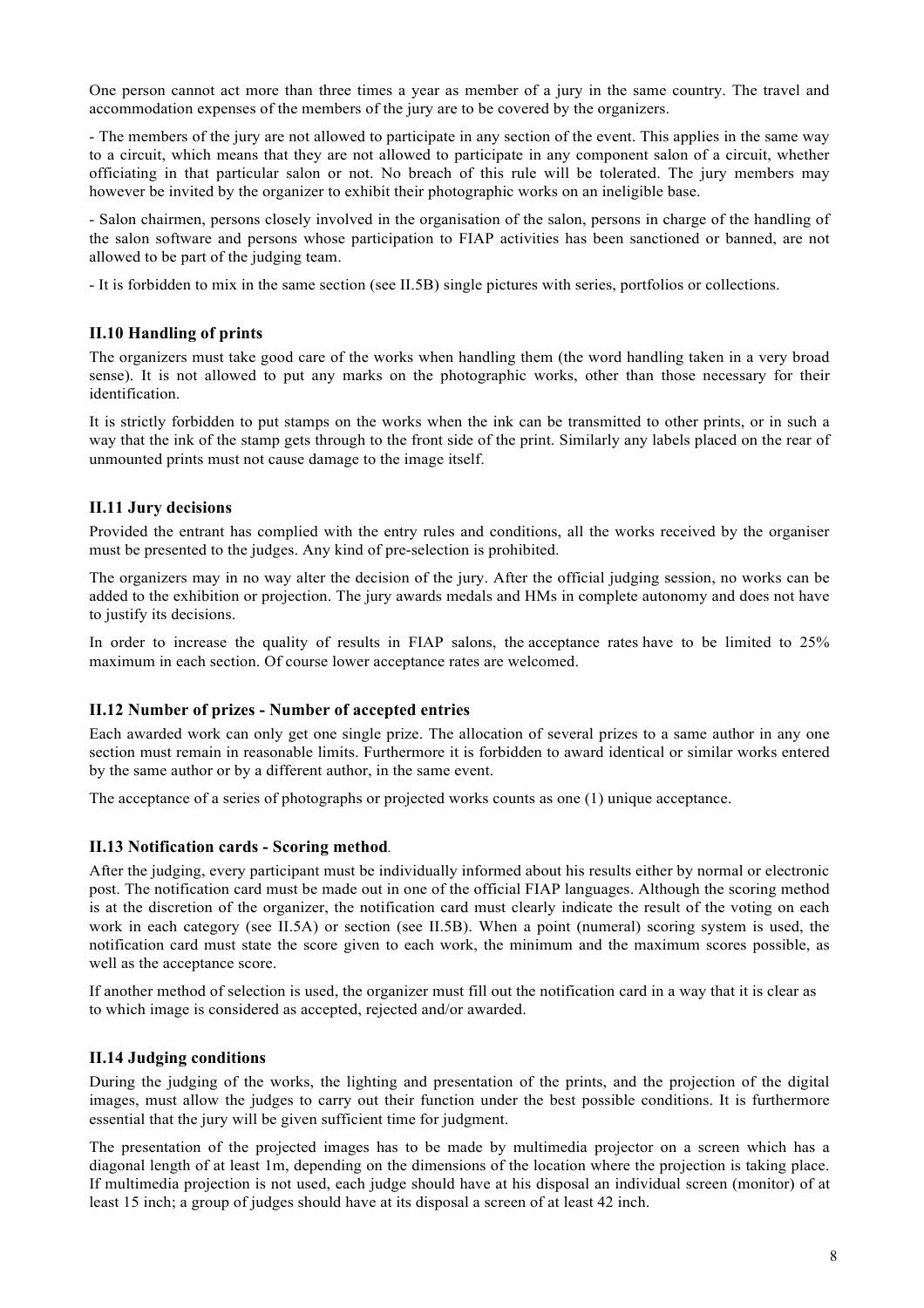Any preliminary selection as well as virtual judgement is strictly forbidden. The judging session of each section of a salon has to take place in the same room so that the judges perform their work.

In any of the above-mentioned cases, all materials used in the judging process must be calibrated correctly.

# **II.15 Transmission of completed FIAP Salon File**

After the judgment, the organizer has to complete the provided FIAP Salon File. This file has to be uploaded without delay via the FIAP platform www.myfiap.net .

The failure to do so within 15 days from the last day of judging can be sanctioned by a monetary penalty applied to the organiser when applying for FIAP patronage in a following event.

Acceptance points for FIAP distinctions can only be claimed once the FIAP Salon File of the respective salon has been sent to FIAP.

#### **II.16 Catalogue**

FIAP Patronage granted to an event must be considered as a guarantee of quality.

The organiser can opt for a printed or a digital catalogue. Both kinds of catalogues must only contain works accepted by the jury.

The catalogue, either printed or digital,

- must contain the reproduction of the awarded pictures,
- can contain the reproduction of accepted pictures.

As stated in II.16 A and B, for colour images, reproduction in colour is mandatory in order to respect the author's intention.

All catalogues must also contain:

1) a list of the works and authors that have obtained prizes as well as the name of the best author. The awards must be clearly stated as FIAP Gold Medal, FIAP Silver Medal, FIAP Bronze Medal and Honourable Mention. The best author (designated according to regulations at point II.7) must be stated as FIAP Best Author.

2) an alphabetical list classified by countries and authors with the titles of the accepted works. The alphabetical list must be part of the catalogue and may not be edited in a separate way.

- 3) a statistical table, mentioning separately per category, per section and per country:
	- a) the number of participating authors;
	- b) the number of received works;
	- c) the number of accepted authors;
	- d) the number of accepted works.

4) the advertisement for FIAP, which the FIAP Patronage Service will supply in the form of an insert containing the patronage number(s). This insert must not be altered and must be printed in a prominent place,

- 5) the names, internationally recognised photographic distinctions and countries of the judges,
- 6) the name, address and e-mail of the salon chairman.

A) In case of a printed catalogue, a minimum format of 21 cm x 21 cm is mandatory. Simple photocopies are not acceptable. There is no requirement as to the size and the number of works included. However, if salon comprises several sections, at least one work per section must be published.

B) In case of a digital catalogue, the organiser:

- can opt for a catalogue in pdf (or similar) format, or/and for a projection in multimedia format. In the latter case it is imperative to include the lists mentioned under 2), 3) and 4) in a file format which allows individual consulting (e.g.; .pdf .doc .docx .html orother);

- must include all the awarded pictures and a large selection of the accepted pictures with every participating country being represented;

- must guarantee the protection of authors' fundamental rights by the use of a software making piracy impossible or by showing the images in low resolution He must also ensure that the catalogue is virus free. Anyone ignoring these precautions exposes himself to prosecution from the injured authors or users who suffer damages through anyviruses.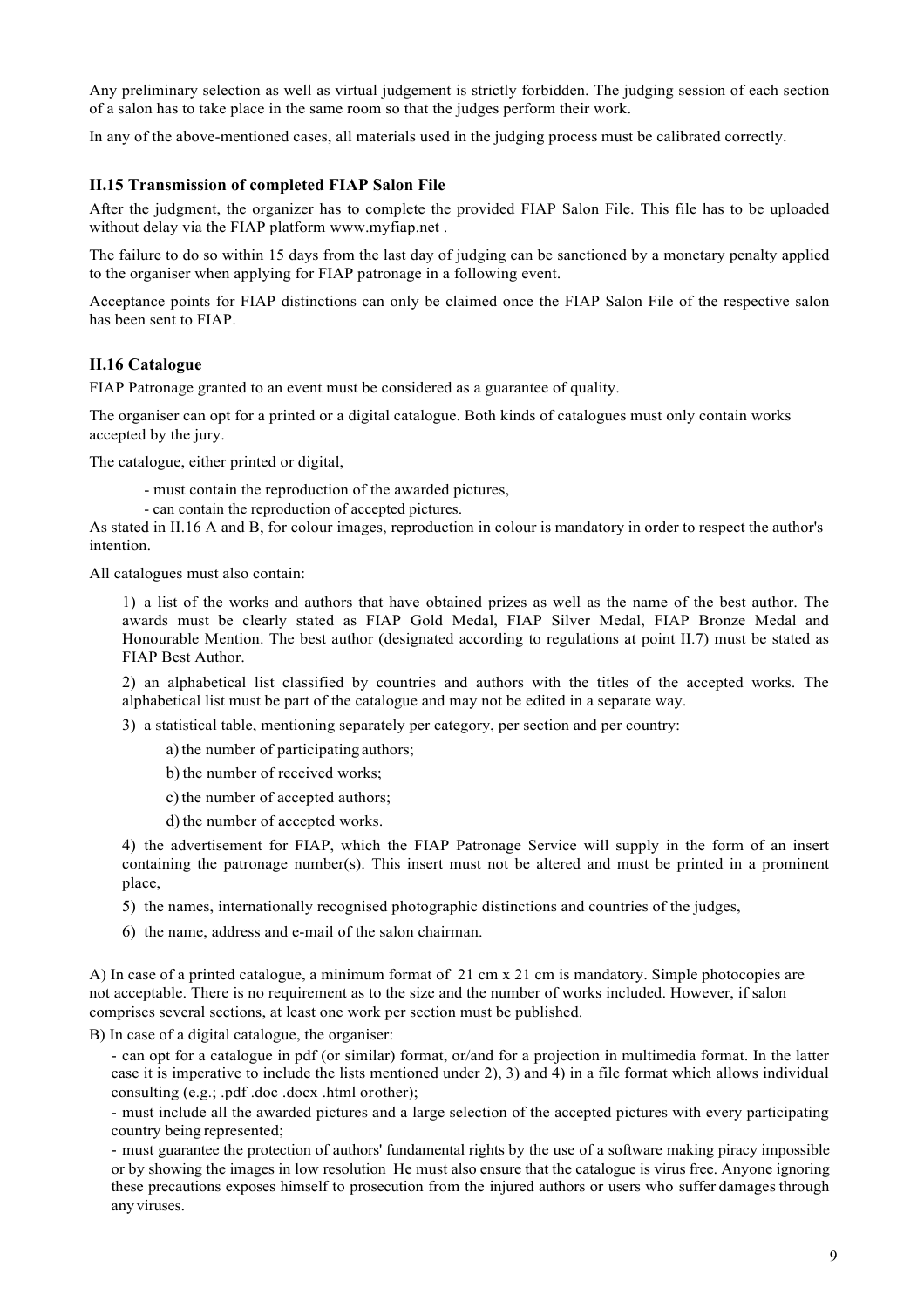Providing the entry conditions have been complied with, each participant must receive a free copy of the catalogue, whether or not his works are accepted. It is recommended to transmit digital catalogues by a Web service allowing downloads.

Catalogues covering more than one Salon (or Circuit) are not permitted. They must, if possible, be available at the opening of the Exhibition.

#### **II.17 Transmission of catalogues to FIAP Services for archiving and general consulting purposes**

A copy of the printed catalogue must be sent to the Director of FIAP Patronage Service. Further copies have to be sent to the FIAP President, the Secretary General and the Director of the Ethics Service.

The digital catalogue has to be uploaded by the organiser via the FIAP platform. In this case FIAP will internally proceed to the distribution of the documents to the above-mentioned persons.

In the case of a printed catalogue, a pdf or digital version of this catalogue has also to be uploaded by the organiser through via the FIAP platform.

The sending of the catalogue to FIAP services is compulsory. The approval of future patronage requests will be dependent on this.

#### **II.18 FIAP salon catalogue stars**

The FIAP Patronage Service will rate catalogues from one to five stars, according to their overall quality. The letter S associated together with the stars indicates the catalogues of exceptional quality. The stars granted to the last available catalogue will be published in the lists of salons with FIAP Patronage. They will also be mentioned in the letter that accompanies the approval of FIAP for the next event.

#### **II.19 Organization - exhibitions of prints and projections**

A salon under FIAP patronage must be concluded by an Award Ceremony and/or an Exhibition. The organiser must exhibit all the Prints and show all the Projected Images accepted by the jury. In the case of lack of space or an excessive duration of the slide show, the organizer chooses among the accepted works, the images to be exhibited or to be projected, making sure that every country is represented. The organisation of Exhibitions of Prints and Showings of Projected Images must be done properly.

- 1) An exhibition of photographic prints will need:
	- a) a suitable hall with enough space for theexhibition;
	- b) good lighting of the exhibited prints which should be preferably glass framed and with sufficient space between them;
	- c) indication of the name and of the country of the authors, as well as of the title of the prints.
- 2) A showing of projected images will need:
	- a) a suitable auditorium with enough seating space;
	- b) good black out of the projection hall and good visibility of thescreen;
	- c) a projection screen of good quality and no smaller than  $1, 8 \times 1, 8 \text{ m}$  (6 ft  $\times$  6 ft);
	- d) mention (orally or by projection) of the name and of the country of the authors;
	- e) if permitted by the local conditions, fade-in fade-out projection with musical accompaniment.

The following rules apply to the number of days the event must be accessible to the public:

- 1) print exhibition: according to the possibilities FIAP recommends a minimum of three days;
- 2) projected exhibition: at least two public shows.

#### **II.20 Closing of the event**

Provided that the entry fee, including any return postage that is required, has been paid, all the prints whether they were exhibited or not, must be returned to the participants in conformity with the organizer's regulations. Any works that, in accordance with the previous sentence, are not returned must be destroyed once they have served the purposes of the salon. In the case of Projected Images, files must be retained, for monitoring purposes, for a period not exceeding 12 months or the conclusion of the following year's same event, whichever is the latest. These conditions have to be included in the salon regulations. Except in circumstances detailed above, it is forbidden to the organizers to keep any prints or files, unless clearly stated in the regulations that the organizer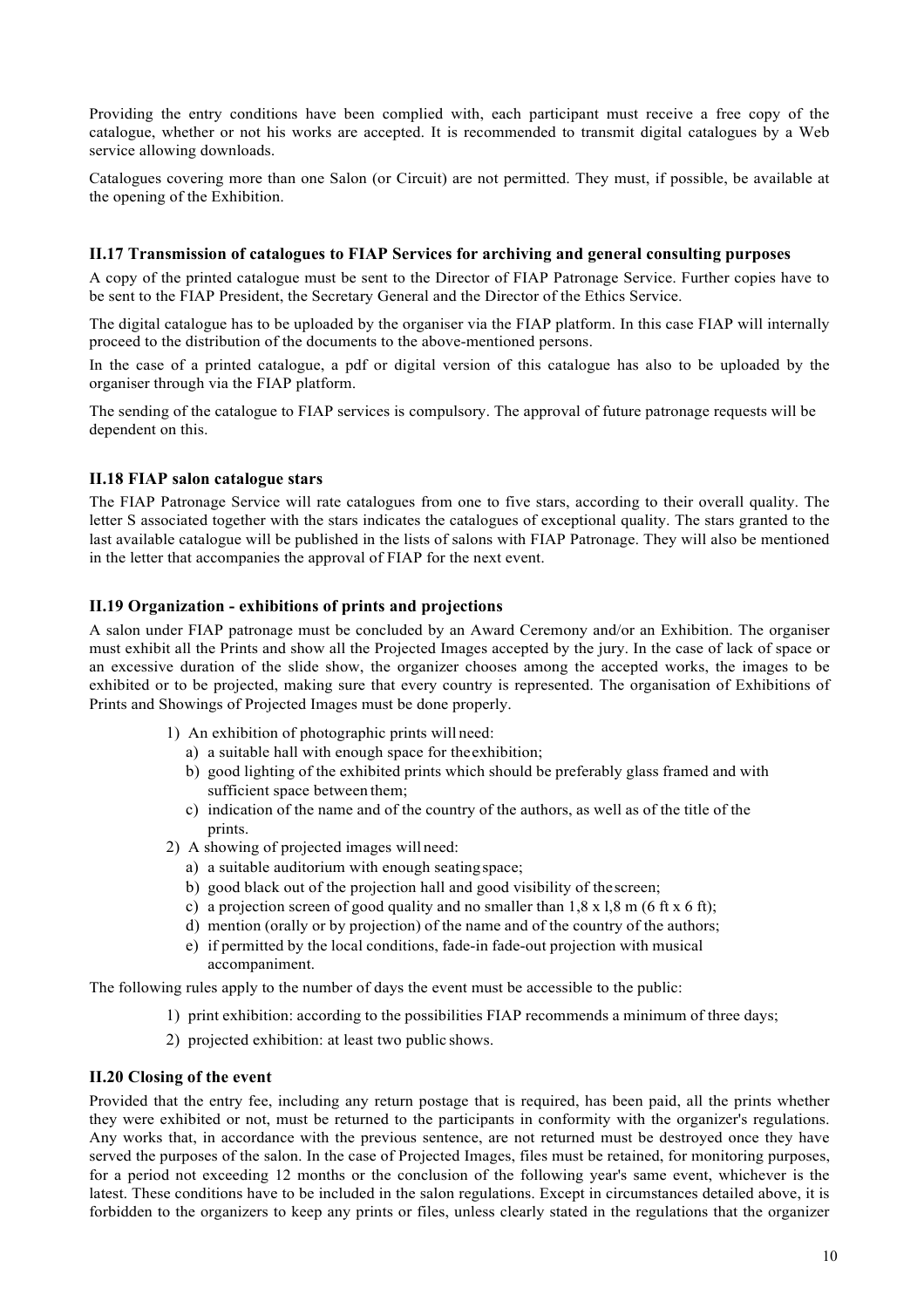intends to keep the awarded works for the promotion of further editions of his event; in that particular case, the author must have given his written consent beforehand.

## **II.21 FIAP Honours**

In conformity with the documents published by FIAP concerning their Distinctions, the acceptances in salons under FIAP Patronage will be taken into account for AFIAP, AV-AFIAP, EFIAP, EFIAP levels, AV-EFIAP, CAFIAP and CEFIAP distinctions.

#### **III. PHOTOGRAPHIC CIRCUITS**

In a photographic circuit a determined number of salons (minimum 3 and maximum five) are organised (see also art.II.6) in one or more different cities in one or more countries.

Three kinds of circuits may be taken into consideration:

- *- the International Multi Countries Circuit (judgings and exhibitions/projections in different countries);*
- *- the International Single Country Circuit (judgings and exhibitions/projections in only one country);*
- *- the International Circuit of exhibitions/projections (1 single judging followed by several*
- *exhibitions/projections).*

It is emphasised that each of the events organized under the same heading of "International Multi Countries Circuit" and "International Single Country Circuit" will get a different FIAP Patronage number, as there will be different judging sessions and exhibitions/projections. The printing of one single catalogue for the whole circuit is allowed. The catalogue must mention all the acceptances and all the awards separately for each FIAP Patronage number. The catalogue must be available at the opening ceremony of the first event of the circuit.

The "International Circuit of exhibitions/projections " with one single judging will be given only one FIAP Patronage number.

Concerning the judging modalities please consult art. II.9).

In cases where an overall commercial character of the photographic circuits is obvious or where the multitude of photographic circuits in the same geographical area is deemed by FIAP as excessive, FIAP can decline patronage requests.

#### **IV. SPECIAL ARRANGEMENTS FOR SALONS WITH A NATURE and/or WILDLIFE SECTION**

#### **IV.1 Definition**

International salons with a nature section shall adopt and respect the below mentioned definition. The definition has to be published in the salon regulations.

#### **Definition of Nature Photography**

See related document in appendix.

#### **Definition of Wildlife Photography**

See related document in appendix.

#### **IV.2 Categories**

Each of the categories in an international salon (i.e. black and white (monochrome prints), colour prints, projected images) can have a nature section. The organizers can, if they wish so, combine black and white (monochrome) nature prints and colour nature prints into one category called "nature prints".

#### **IV.3 Jury**

The judges must prove to have a good knowledge of nature and of international photography. At the beginning of the judging sessions, the members of the jury must be informed about the definition of the nature photography as described in article IV.1 above.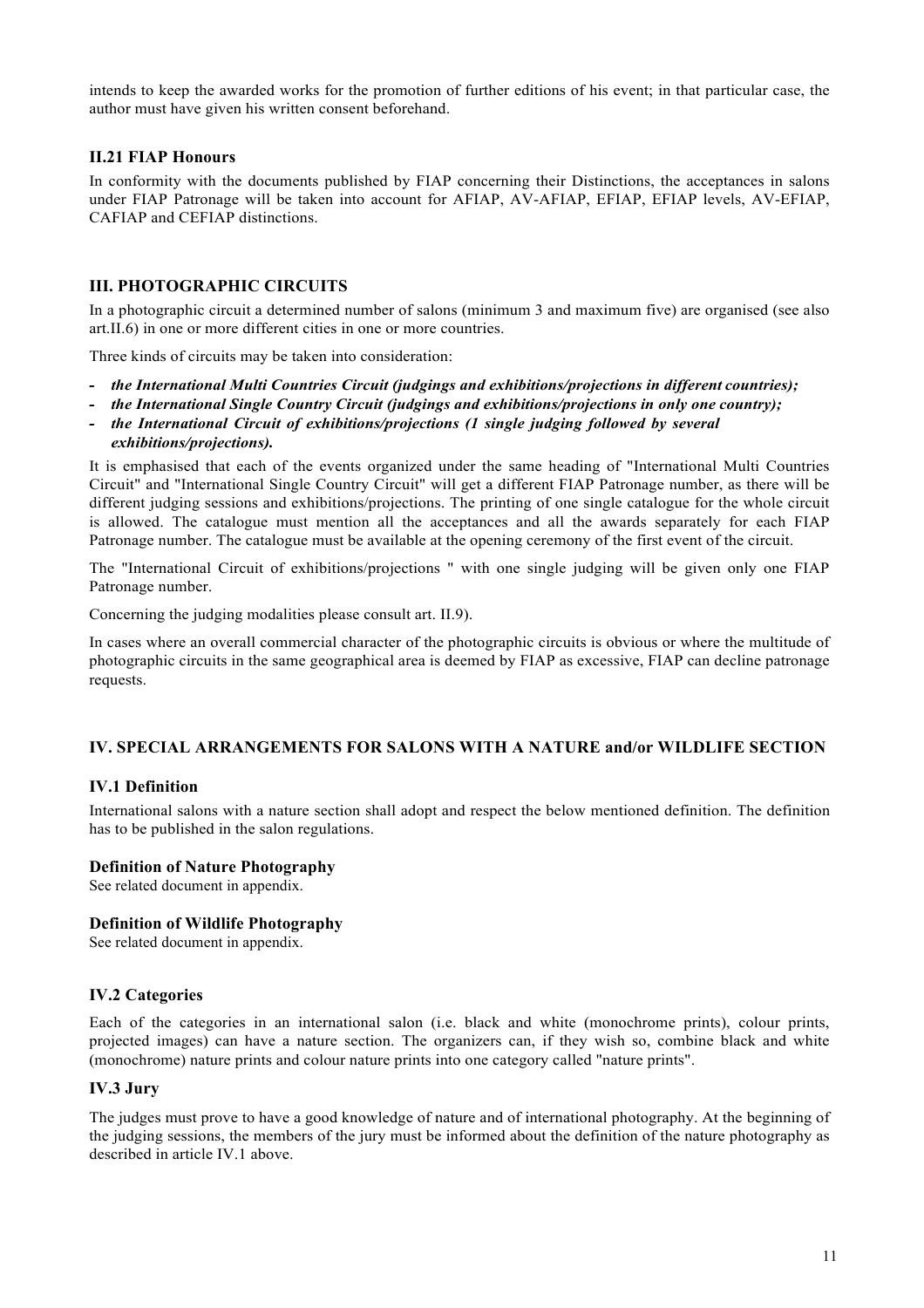# **V. SPECIAL ARRANGEMENTS FOR SALONS WITH A BLACK AND WHITE SECTION**

International salons with a black and white (monochrome) section shall adopt and respect the FIAP definition of black and white photography (monochrome). The definition has to be published in the salon regulations.

#### **V.1 Definition of the black and white photography (monochrome)**

See related document in appendix.

# **VI. SPECIAL ARRANGEMENTS FOR SALONS, which add the label "TRADITIONAL PHOTO" to the following sections: Open, Photojournalism, Travel, Series, Portfolios and Themes**

International salons, which add the label "Traditional Photo" to the above mentioned sections shall adopt and respect the FIAP definition of "Traditional Photo". In this case the letters TRAD have to be added to the sections' name (e.g. Open (TRAD)). The definition has to be published in the salon regulations.

#### **VI.1 Definition of "Traditional Photo"**

See related document in appendix.

# **VII. SPECIAL ARRANGEMENTS FOR SALONS WITH PROJECTED IMAGE CATEGORY**

The relevant section or sections must be open exclusively to digital or digitalized images, both for black and white and/or colour images.

#### **VII.1 Dimensions of entries (format)**

In respect of files intended for projection, it is recommended to use formats that conform to current requirements consistent with possible projection systems.

In respect of files intended for printed catalogues or exhibitions with printed photographs, it is recommended to use formats that conform to current requirements for a perfect printing job.

#### **VII.2 Judging conditions**

See II.14

It is reminded that any kind of preselection or virtual jury is not allowed. All judges must be together in the same place to judge the images.

#### **VII.3 Entry identity**

File naming is determined by salon regulations.

# **VII.4 Return and notification**

Return and notification details are determined by salon regulations.

# **VII.5 Catalogue**

See chapter II.18

# **VII.6 Exhibition – projection**

See chapter II.19

# **VII.7 Publication**

In the general interest of the event, the reproduction, free of charge, of the works is allowed in a catalogue. Each author is personally responsible for ensuring that he holds the copyright for all the content of his images and gives the authorization for its non-commercial publication. The works may not be used in a commercial context. There is no possibility of recourse to legal action.

#### **VII.8 Salon responsible**

The website of a salon must include the name and email address of a responsible member of the organisation.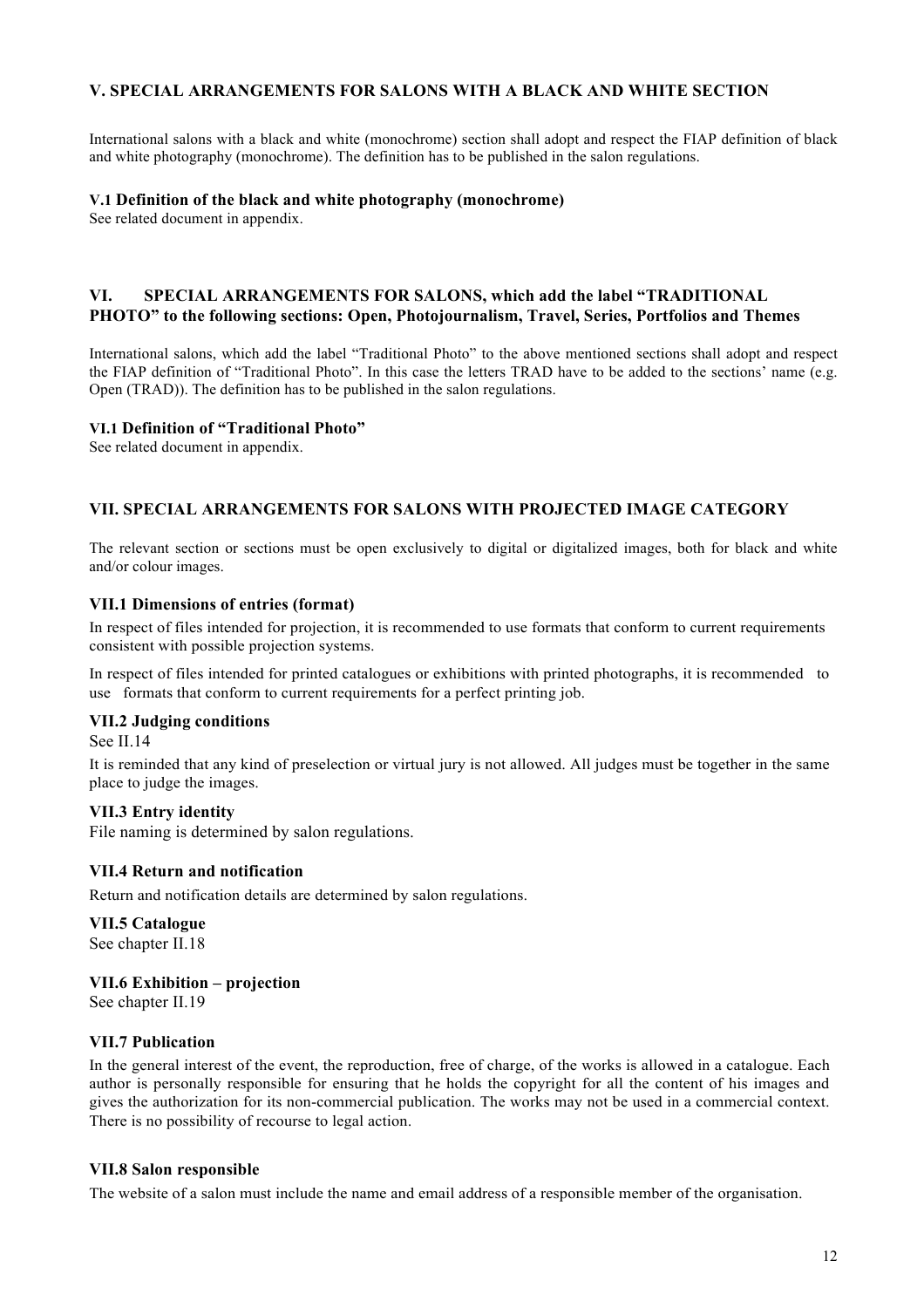# **VII.9 Copyright**

FIAP bears no responsibility either for the copyright of any element (image, audio, video) of the digital catalogue or for the representation of any person or place included or appearing in the submitted works.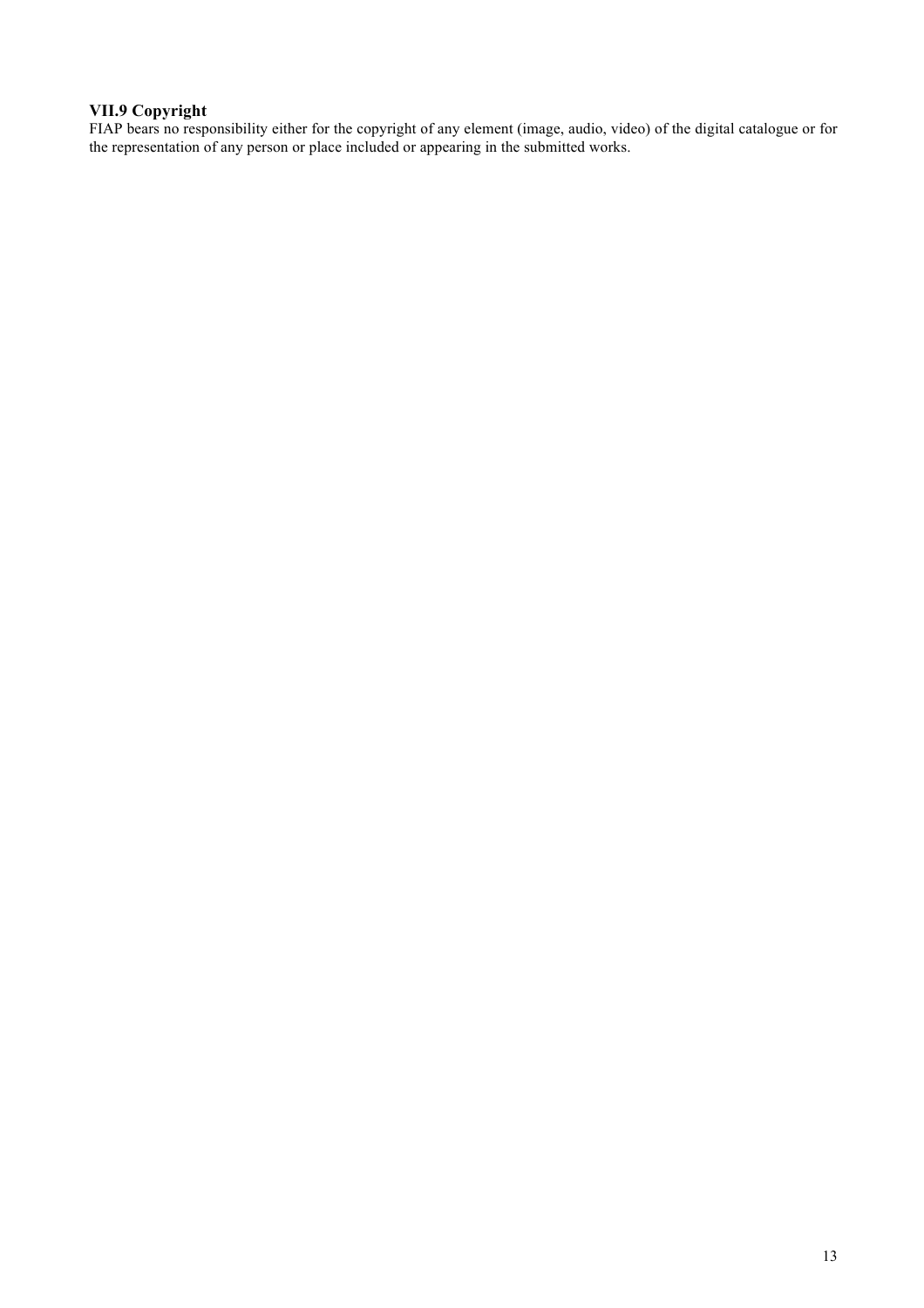

**FEDERATION INTERNATIONALE DE L'ART PHOTOGRAPHIQUE** The International Federation of Photographic Art

# **Appendix to FIAP document 018/2017**

# **FIAP DEFINITIONS**

The contents of this document, designed to support the effectiveness of the FIAP Patronage Rules, form part of those Rules and are similarly enforceable.

# **I. SPECIAL ARRANGEMENTS FOR SALONS WITH A NATURE and/or WILDLIFE SECTION**

# **Definition of Nature Photography**

Nature photography is restricted to the use of the photographic process to depict all branches of natural history, except anthropology and archaeology, in such a fashion that a well-informed person will be able to identify the subject material and certify its honest presentation. The story telling value of a photograph must be weighed more than the pictorial quality while maintaining high technical quality. Human elements shall not be present, except where those human elements are integral parts of the nature story such as nature subjects, like barn owls or storks, adapted to an environment modified by humans, or where those human elements are in situations depicting natural forces, like hurricanes or tidal waves. Scientific bands, scientific tags or radio collars on wild animals are permissible. Photographs of human created hybrid plants, cultivated plants, feral animals, domestic animals, or mounted specimens are ineligible, as is any form of manipulation that alters the truth of the photographic statement.

No techniques that add, relocate, replace, or remove pictorial elements except by cropping are permitted. Techniques that enhance the presentation of the photograph without changing the nature story or the pictorial content, or without altering the content of the original scene, are permitted including HDR, focus stacking and dodging/burning. Techniques that remove elements added by the camera, such as dust spots, digital noise, and film scratches, are allowed. Stitched images are not permitted. All allowed adjustments must appear natural. colour images can be converted to greyscale monochrome. Infrared images, either direct- captures or derivations, are not allowed.

Images used in Nature Photography competitions may be divided in two classes: Nature and Wildlife.

Images entered in Nature sections meeting the Nature Photography Definition above can have landscapes, geologic formations, weather phenomena, and extant organisms as the primary subject matter. This includes images taken with the subjects in controlled conditions, such as zoos, game farms, botanical gardens, aquariums and any enclosure where the subjects are totally dependent on man for food.

# **Definition of Wildlife Photography**

Images entered in Wildlife sections meeting the Nature Photography Definition above are further defined as one or more extant zoological or botanical organisms free and unrestrained in a natural or adopted habitat. landscapes (*initial capital letter removed)*, geologic formations, photographs of zoo or game farm animals, or of any extant zoological or botanical species taken under controlled conditions are not eligible in Wildlife sections. Wildlife is not limited to mammals, birds and insects. Marine subjects and botanical subjects (including fungi and algae) taken in the wild are suitable wildlife subjects, as are carcasses of extant species.

Wildlife images may be entered in Nature sections of Exhibitions.